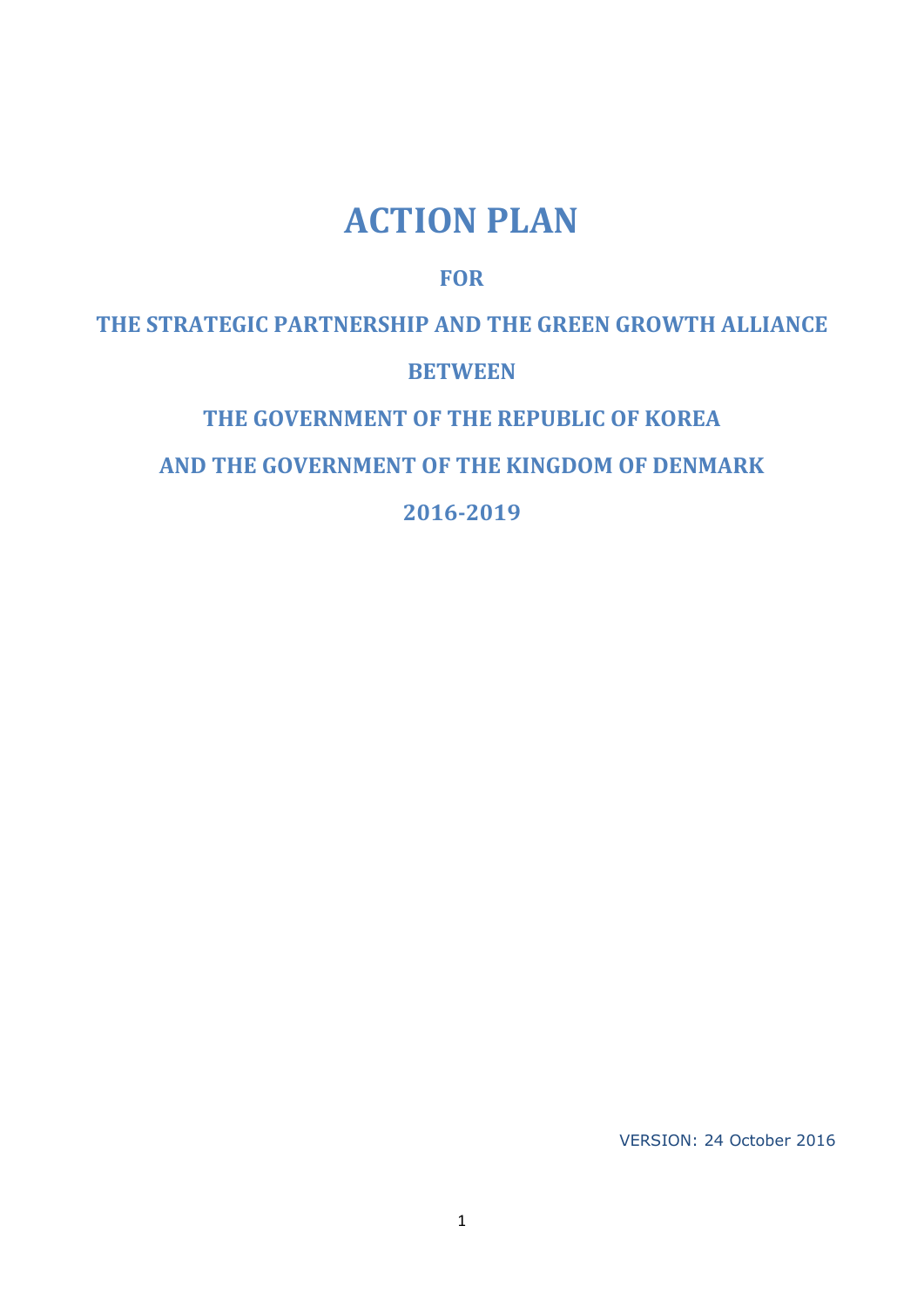# **INTRODUCTION**

The Republic of Korea (hereinafter referred to as Korea) and the Kingdom of Denmark (hereinafter referred to as Denmark) established diplomatic relations in 1959, and since then, both countries have developed and expanded bilateral cooperation in diverse areas. In 2011, the bilateral relationship was upgraded to the Strategic Partnership and Green Growth Alliance.

Drawing on the above-mentioned achievements and on many common values, Korea and Denmark decided to adopt the following joint action plan on the occasion of the summit meeting in Seoul between President Park Geun-hye of Korea, and Prime Minister Lars Løkke Rasmussen of Denmark on 25 October 2016. The action plan lays out future objectives for bilateral cooperation and joint activities between Korea and Denmark.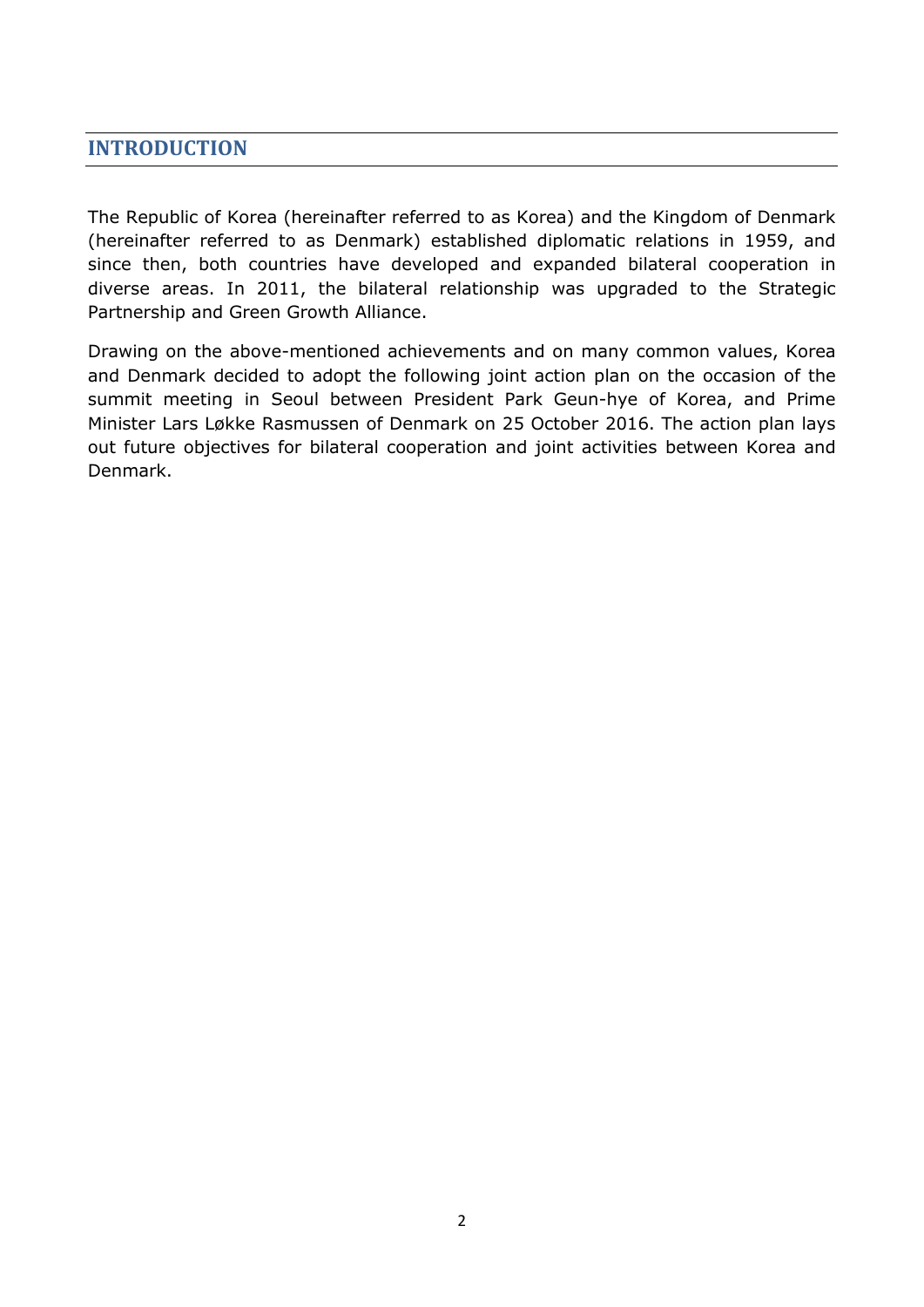# **I. POLITICAL AND SECURITY COOPERATION**

Since 1902, when the Korean Empire and the Kingdom of Denmark concluded a 'Friendship, Trade and Sea Trade Treaty', Korea and Denmark have shared a long history of political and security cooperation. In 1951, Denmark was one of the first countries which supported Korea by sending its hospital ship "Jutlandia" during the Korean War. The Danish contribution was followed by the establishment of official diplomatic relations in 1959. Based on common values, the bilateral cooperation between Korea and Denmark has never been as close and diverse as it is today. Through regular high-level visits, political consultations, parliamentarian partnerships and foreign and security policy cooperation, both governments will continue to work together to establish even deeper cooperation between the two countries.

### **1. OBJECTIVE: Development of bilateral relations through high level visits.**

1.1. Korea and Denmark will promote high-level political exchanges on government and local government level.

# **2. OBJECTIVE: Development of bilateral relations through political consultations.**

2.1. Korea and Denmark will continue consultations at various levels between the two foreign ministries and/or other ministries. Consultations will take place in Korea, Denmark or in third countries in the margins of international meetings.

2.2. Korea and Denmark will commence the preparations of the 60th anniversary of the diplomatic relations between Korea and Denmark in 2019, including cooperation in cultural exchange and tourism.

# **3. OBJECTIVE: Enhanced parliamentarian partnership.**

3.1. Korea and Denmark will facilitate increased exchanges, visits and dialogue between the National Assembly of Korea and the Danish Parliament (Folketing).

# **4. OBJECTIVE: A denuclearised and reunified Korean Peninsula in a politically stable region.**

4.1. Korea and Denmark will continue joint efforts to make North Korea abandon all nuclear weapons, existing nuclear programs and ballistic missile programs in a complete, verifiable and irreversible manner and immediately cease all related activities as required by the relevant UN Security Council Resolutions.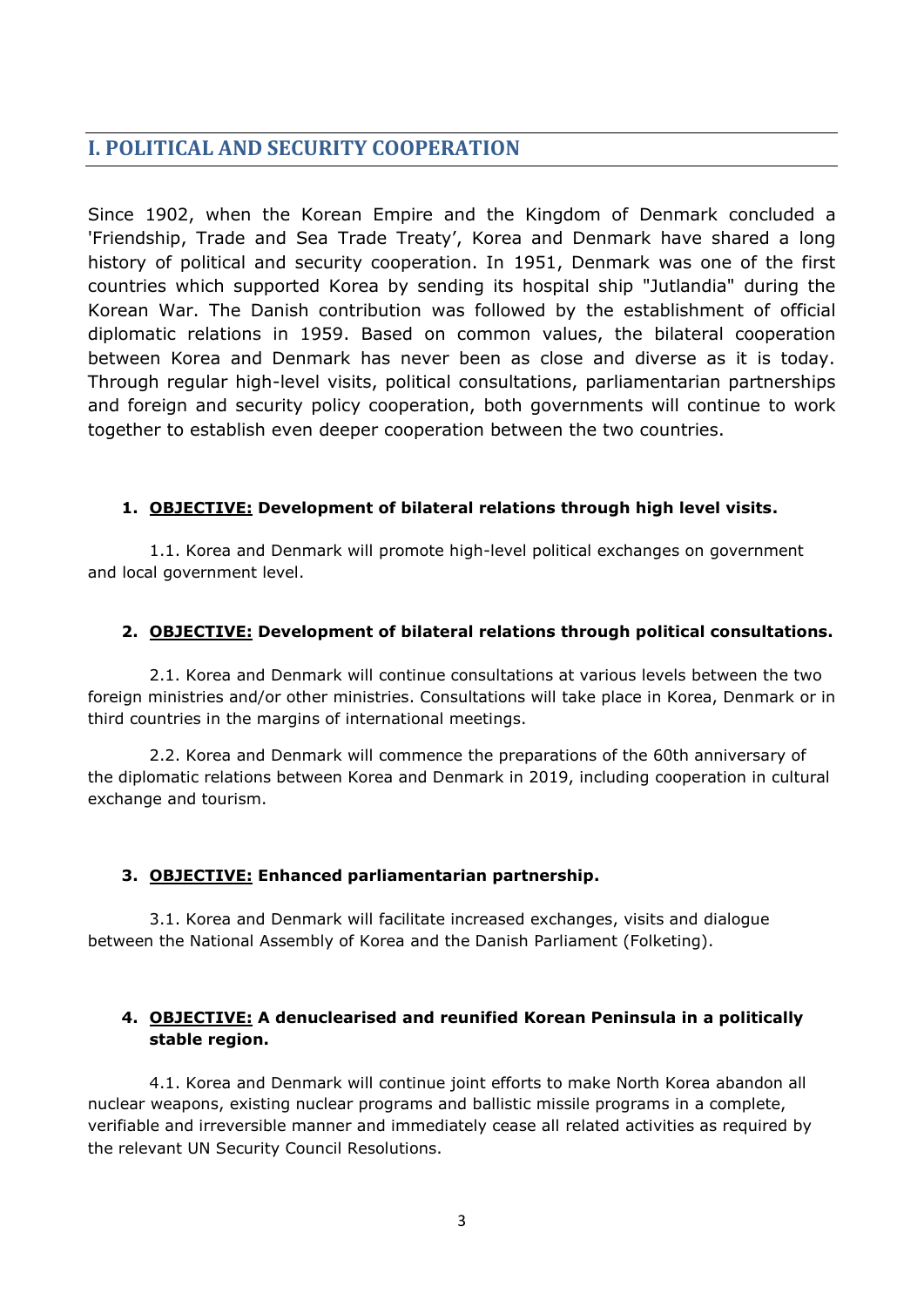4.2. Korea and Denmark will continue dialogue on Korea's Trust-Building process and the peaceful unification of the Korean Peninsula.

4.3. Korea and Denmark will cooperate on improving the human rights situation in North Korea and addressing humanitarian issues.

4.4. Korea and Denmark will share experiences on regional multilateral cooperation in support of the multilateral process promoted by Korea's Northeast Asia Peace and Cooperation Initiative (NAPCI).

4.5. Denmark will continue active participation in the United Nations Command (UNC) Korea.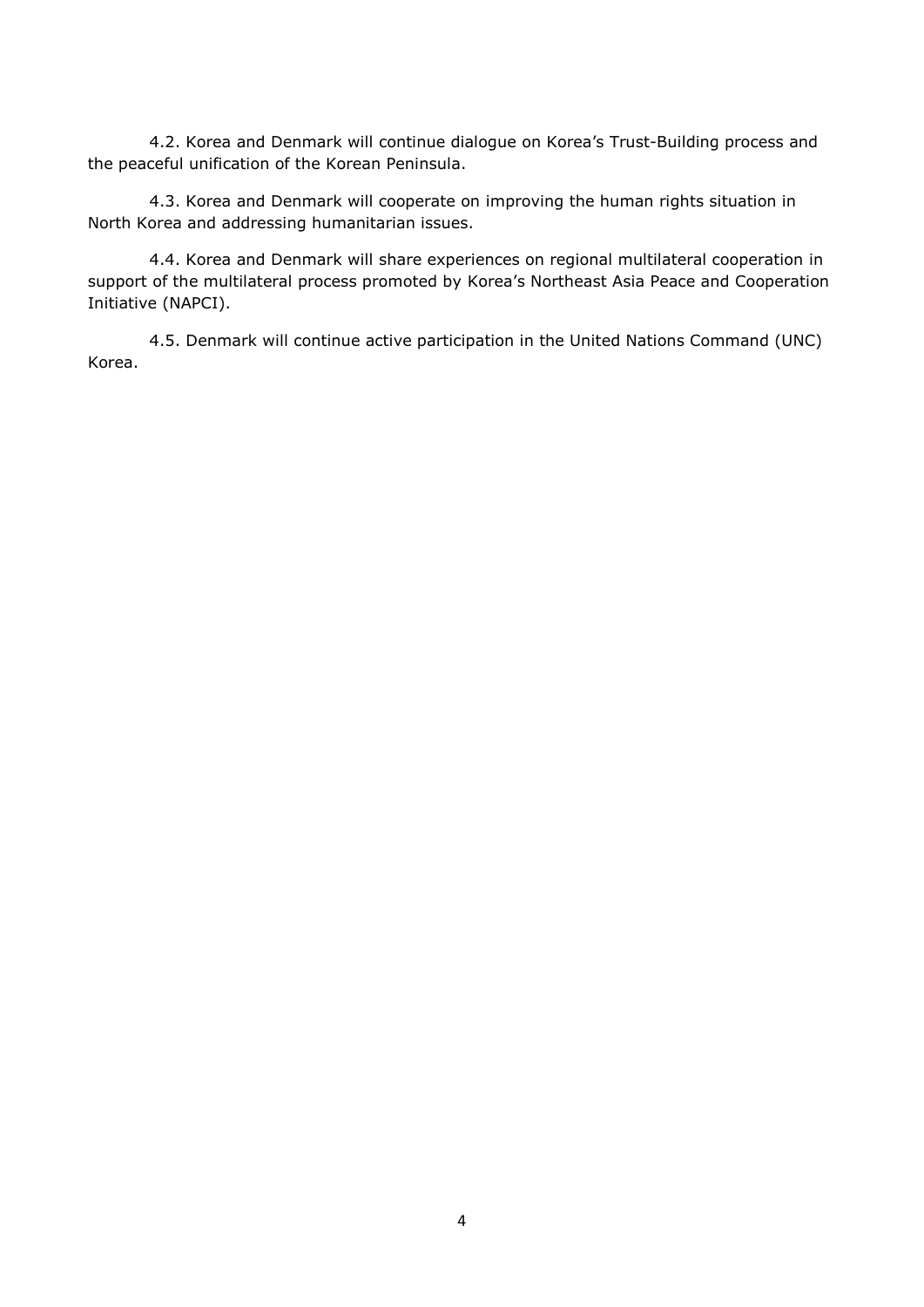# **II. ECONOMIC, TRADE AND INDUSTRY COOPERATION**

Korea and Denmark are influenced by similar economic environments and global challenges such as technological developments, urbanisation and a rising ageing population, the relative rise in purchasing power of emerging economies and climate change. Against this backdrop, there are many areas which have enormous potential for the expansion of trade and investment between Korea and Denmark, including science and technology, creative economy and innovation, food and agriculture, maritime affairs and green shipping, health and welfare, defence industry and infrastructural projects.

# **a. Trade and Investment**

### **5. OBJECTIVE: Promotion of trade and investment in both countries and better use of the EU-Korea Free Trade Agreement (FTA).**

5.1. Korea and Denmark will continue efforts to promote the EU-Korea FTA in both countries, considering that the knowledge and use of the FTA has contributed to the expansion of bilateral trade and investment between Korea and Denmark.

5.2. Korea and Denmark will further promote bilateral investment, noting that investment is the key to creating jobs and growth.

5.3. Korea and Denmark will cooperate about the future priorities and new trade policy issues in the WTO.

# **b. Science and Technology**

# **6. OBJECTIVE: Strengthened cooperation within research and development.**

6.1. Korea and Denmark will hold biennial Joint Committee Meetings between the Korean Ministry for Science, ICT and Future Planning and the Danish Ministry for Higher Education and Science.

6.2. Korea and Denmark will constitute an evaluation committee for joint Danish-Korean research funding (2014-2016).

6.3. Korea and Denmark will explore the possibility of joint research and development at the Joint Committee.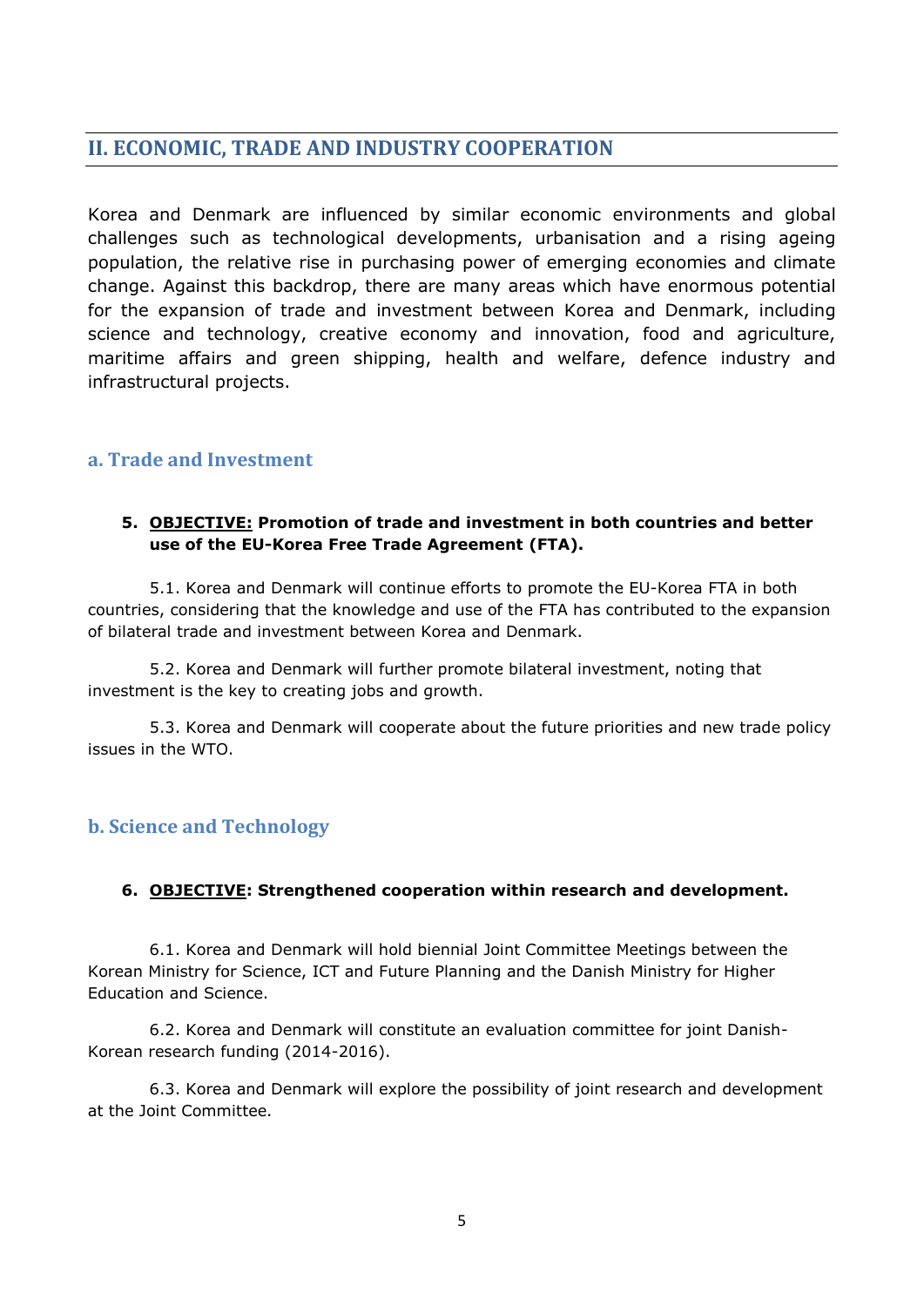6.4. Korea and Denmark will facilitate cooperation among Korean and Danish research institutions.

### **7. OBJECTIVE: Strengthened cooperation within higher education.**

7.1. Korea and Denmark will follow up on the Memorandum of Understanding of 10 May 2016 on scholarships for talented and motivated students in Denmark and Korea.

7.2. Korea and Denmark will encourage the exchange of professors to promote language and culture in each other's countries.

7.3. Korea and Denmark will continue efforts to strengthen cooperation on higher education between Korea and Denmark.

# **c. Creative Economy and Innovation**

# **8. OBJECTIVE: Improved conditions for small and medium sized enterprises (SME)'s and start-ups in Korea and Denmark.**

8.1. Korea and Denmark will continue the activities agreed on in the MoU between the Korean Small and Medium Business Administration and the Danish Ministry of Higher Education and Science on entrepreneurship and technology based SME development.

8.2. Korea and Denmark will promote cooperation between the Korean Creative Economy Centres and Innovation Centre Denmark in Korea on: Sharing information and experience related to entrepreneurship and start-ups, including initiating joint seminars with start-ups in Korea and Denmark.

8.3. Korea and Denmark will exchange knowledge regarding industry 4.0 – integrating smart technology in production.

#### **9. OBJECTIVE: Increased cooperation within industrial design.**

9.1. Korea and Denmark will hold regular meetings in the Joint Industrial Cooperation Committee with participation of high-level officials.

9.2. Korea and Denmark will jointly organize business events such as seminars, forums and exhibitions to promote better use of design in the product development of SMEs, start-ups as well as export businesses.

9.3. Korea and Denmark will establish initiatives to support collaboration on design-led business between Korea and Denmark.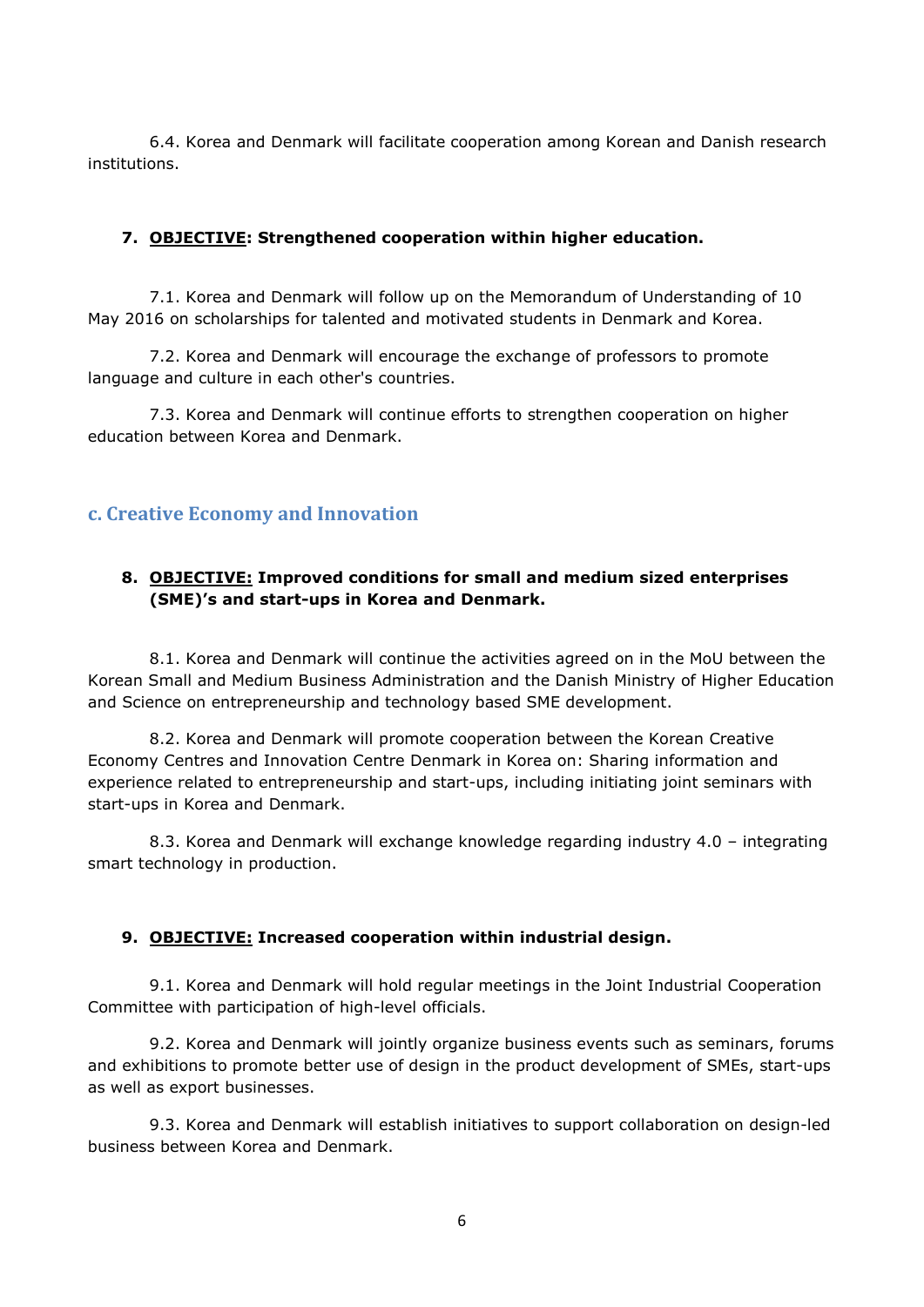# **d. Food and Agriculture**

# **10.OBJECTIVE: Cooperation on organic food between national authorities in Korea (National Agricultural Products Quality Management Service) and Denmark (Danish Veterinary and Food Administration and the Danish AgriFish Agency).**

10.1. Korea and Denmark will cooperate on training and inspection practices of Korean and Danish inspectors and supervising staff.

10.2. Korea and Denmark will share and exchange knowledge, information and experiences regarding organic food certification.

#### **11.OBJECTIVE: Increased food tourism.**

11.1. Korea and Denmark will exchange food experts, including chefs and journalists.

#### **12.OBJECTIVE: Export of Danish beef to Korea.**

12.1. Korea will conduct an import risk analysis for Danish beef in accordance with Korean rules and regulations.

# **e. Maritime Affairs and Green Shipping**

#### **13.OBJECTIVE: Supporting and developing cooperation in the maritime sector.**

13.1. Korea and Denmark will follow up on the Memorandum of Understanding (2012) and the Letter of Intent (2015) on Cooperation on Maritime Issues.

13.2. Korea and Denmark will promote annual Danish participation in 'Offshore Korea' and/or 'Kormarine' and Korean participation in 'Danish Maritime Days' with the aim of knowledge sharing and networking.

13.3. Korea and Denmark will continue cooperation on initiatives within e-Navigation (services, standards and infrastructure), including the Asian-Pacific version of the international conference 'e-Navigation Underway' in 2016.

13.4. Korea and Denmark will share experiences and knowledge with regards to port state control and training of professional maritime skills.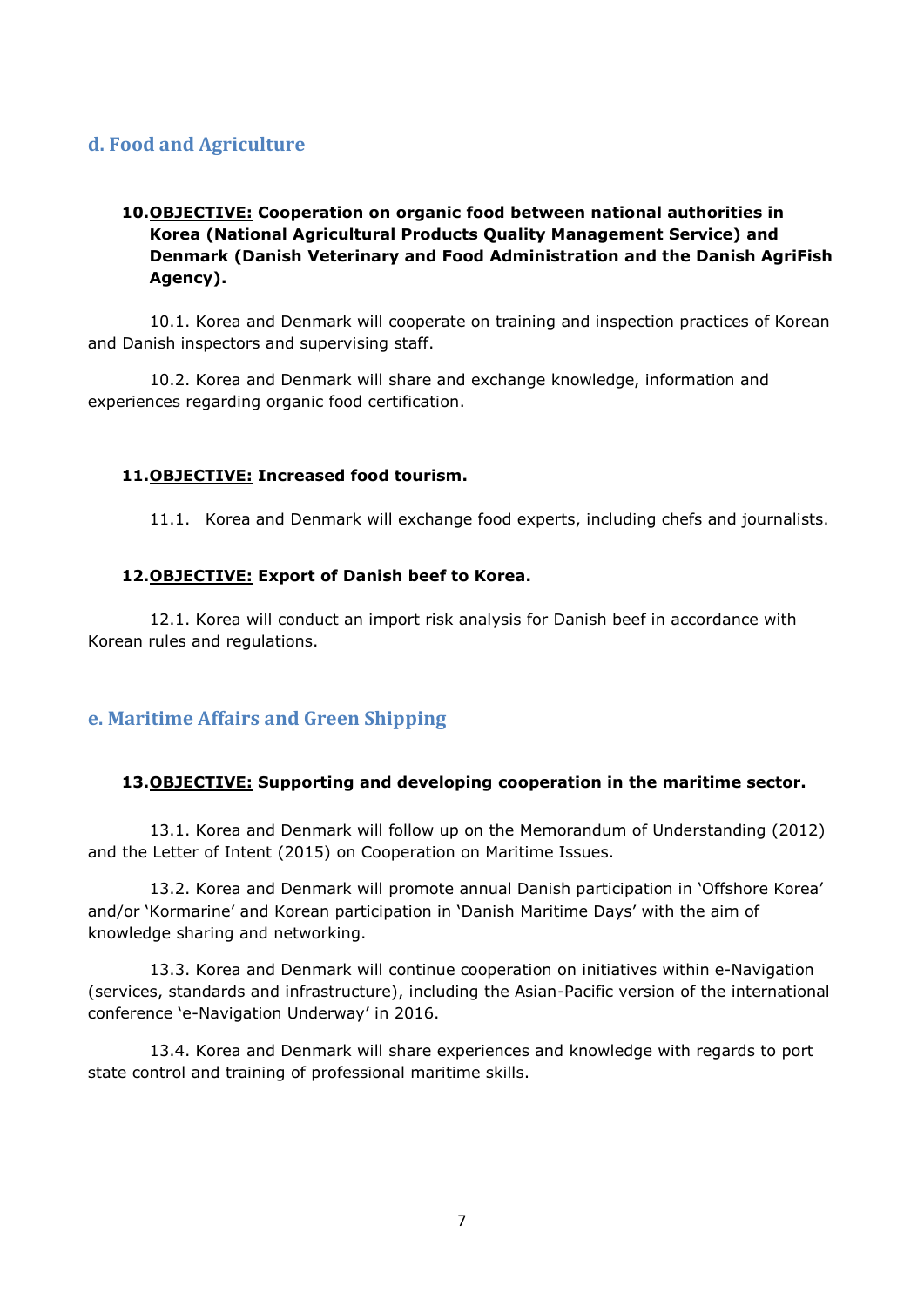#### **14.OBJECTIVE: Promotion of development of green ships.**

14.1. Korea and Denmark will share and exchange knowledge, for example through seminars, joint research or technical cooperation.

14.2. Korea and Denmark will establish a Green Ships Expert Committee with participation of representatives from Korea and Denmark to encourage the above activities.

### **f. Health, Welfare and Medical Services**

#### **15.OBJECTIVE: Increased health cooperation.**

15.1. Korea and Denmark will exchange information and experience in the following fields of health, including as appropriate:

15.2. Korea and Denmark will hold annual meetings in the Health Liaison Group.

15.3. The Korean Health Insurance Review and Assessment Service (HIRA) and the Danish Medicines Agency (DKMA) will sign a memorandum of understanding to cooperate within areas such as health insurance, quality assessment and pricing of medicines.

15.4. Korea and Denmark will arrange joint seminars on health care design with a view to facilitate systematic cooperation between Korean and Danish stakeholders.

15.5. Korea and Denmark will cooperate on initiatives related to the ageing population and e-health.

# **g. Defence Industry**

#### **16.OBJECTIVE: Increased cooperation within the defence industry.**

16.1. Korea and Denmark will hold annual meetings in the Joint Committee for Defence Industrial Cooperation.

16.2. Korea and Denmark will continue to implement the Memorandum of Understanding on Cooperation in the Field of the Defence Industry and Logistics Support.

16.3. Korea and Denmark will facilitate joint industrial business solutions within the defence industry.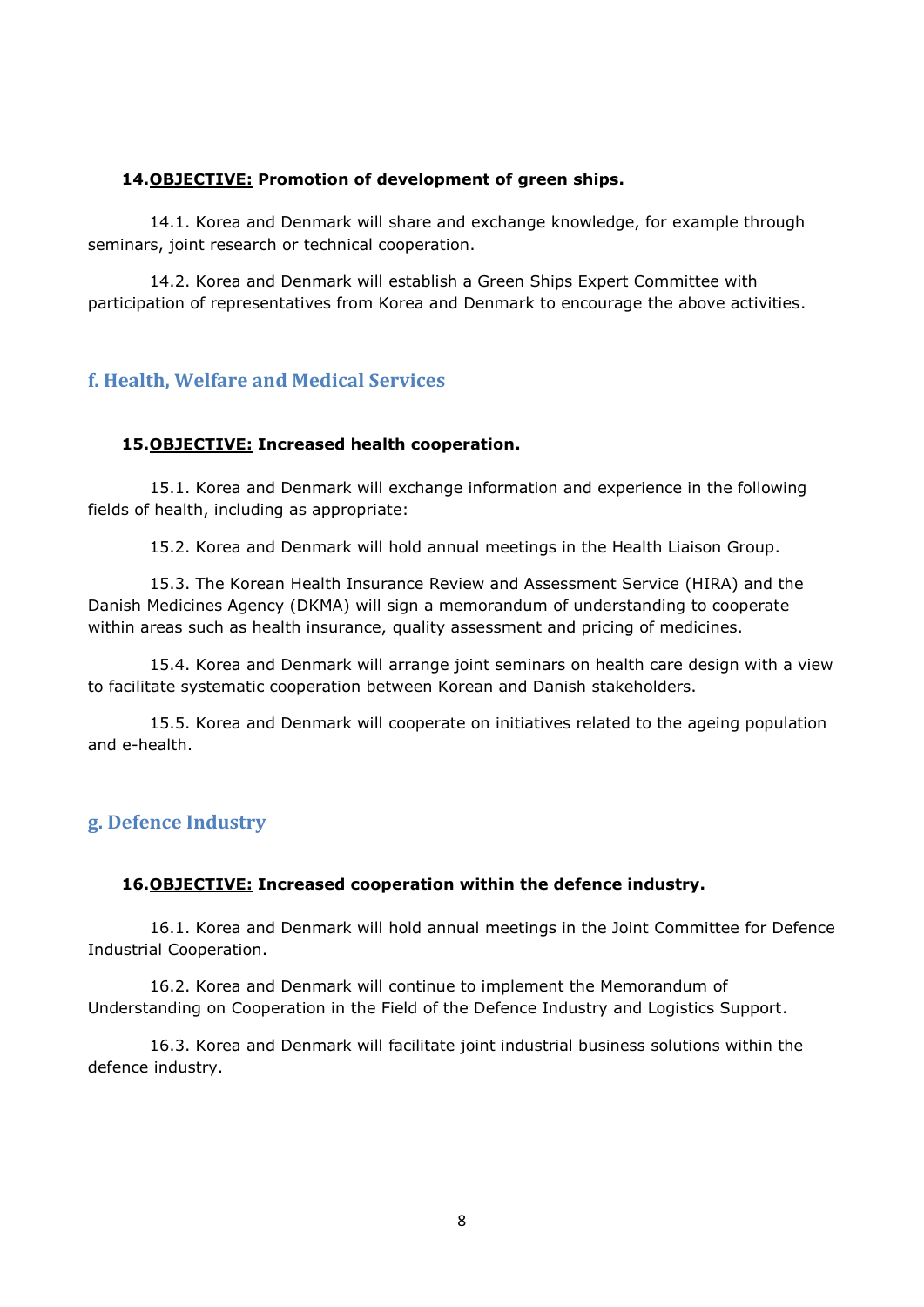### **h. Infrastructure**

#### **17.OBJECTIVE: Facilitate future exchanges and business opportunities.**

17.1. Korea and Denmark will promote cooperation for the establishment of a direct flight connection between Seoul and Copenhagen.

17.2. Korea and Denmark will promote exchanges and joint ventures among businesses within engineering, procurement and construction.

# **i. Korea, Greenland and the Faroe Islands**

### **18.OBJECTIVE: Increase in trade between Korea and Greenland and the Faroe Islands respectively.**

18.1. Korea and Denmark will facilitate cooperation to promote trade and investment.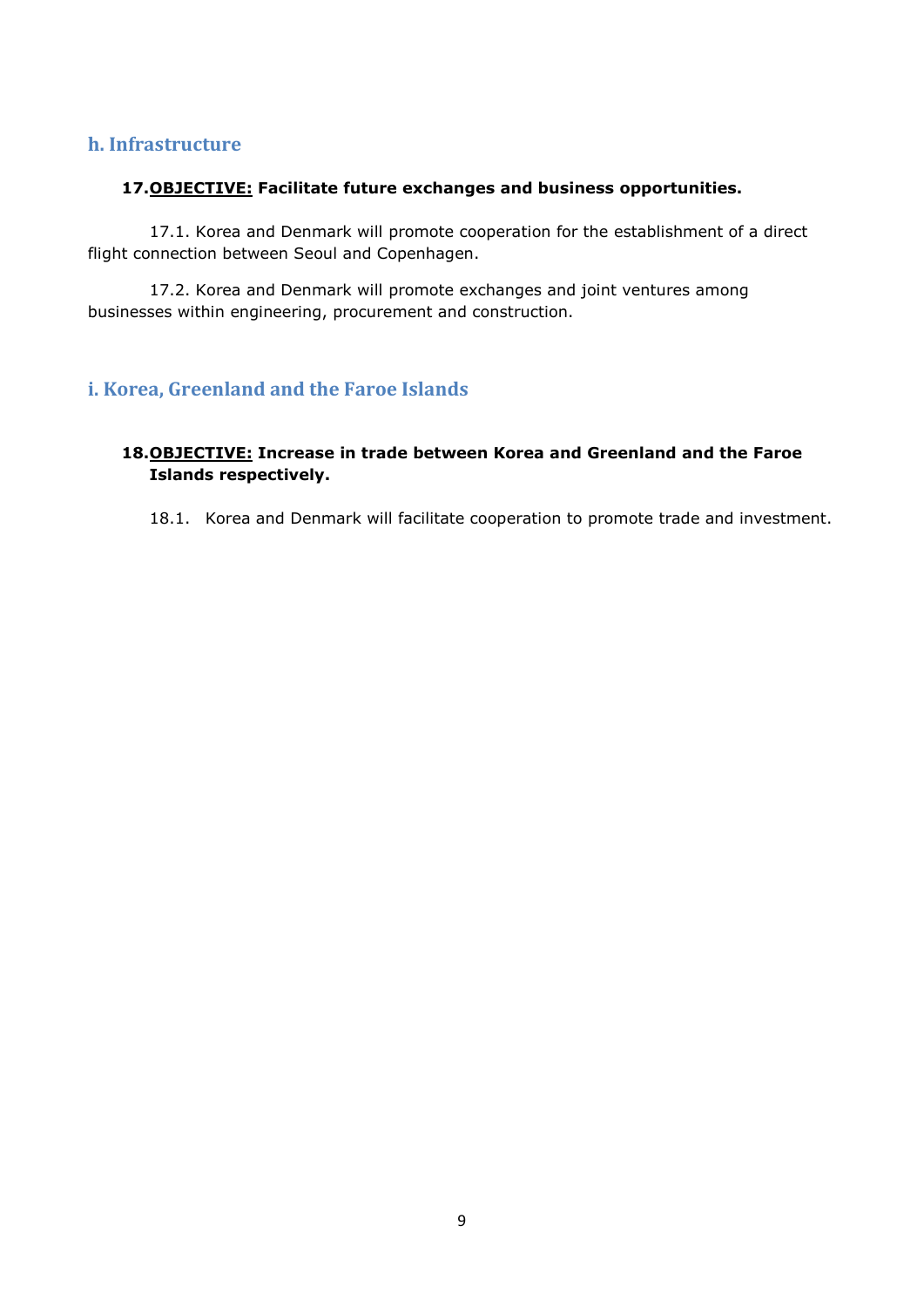# **III. GREEN GROWTH ALLIANCE**

Climate change and the scarcity of resources are among the greatest challenges of our time. Korea and Denmark launched the Green Growth Alliance in 2011, which was the first alliance of its kind. Based on the Alliance, both countries have supported the establishment and development of the Global Green Growth Institute and Global Green Growth Forum, located in Seoul and Copenhagen respectively. As Korea and Denmark are among 195 countries that adopted the historic Paris Agreement in 2015, both countries will continue to further develop the Alliance and the transition to a low carbon economy, and their subsequent activities will not only contribute to unlocking new markets and jobs, but also evoking responsibility for our planet and future generations in the global arena.

# **a. Climate Change and Environment**

# **19.OBJECTIVE: To limit the increase in global average temperature to well below 2 °C above pre-industrial levels and to pursue efforts to limit the temperature increase to 1.5 °C above pre-industrial levels.**

19.1. Korea and Denmark will closely cooperate in the UNFCCC-track to limit the increase in global average temperature.

19.2. Korea and Denmark will explore the possibility of hosting joint climate events in connection to UNFCCC-conferences.

19.3 Korea and Denmark will cooperate in enhancing the role of the Green Climate Fund (GCF) to support developing countries addressing climate change.

#### **20.OBJECTIVE: Strengthened cooperation within environment.**

20.1. Korea and Denmark will share and exchange knowledge in the field of environmental protection focusing on the following areas:

- air pollution control in urban areas

- water management systems, technologies and planning
- water and material efficiency in industries and buildings
- waste management systems and planning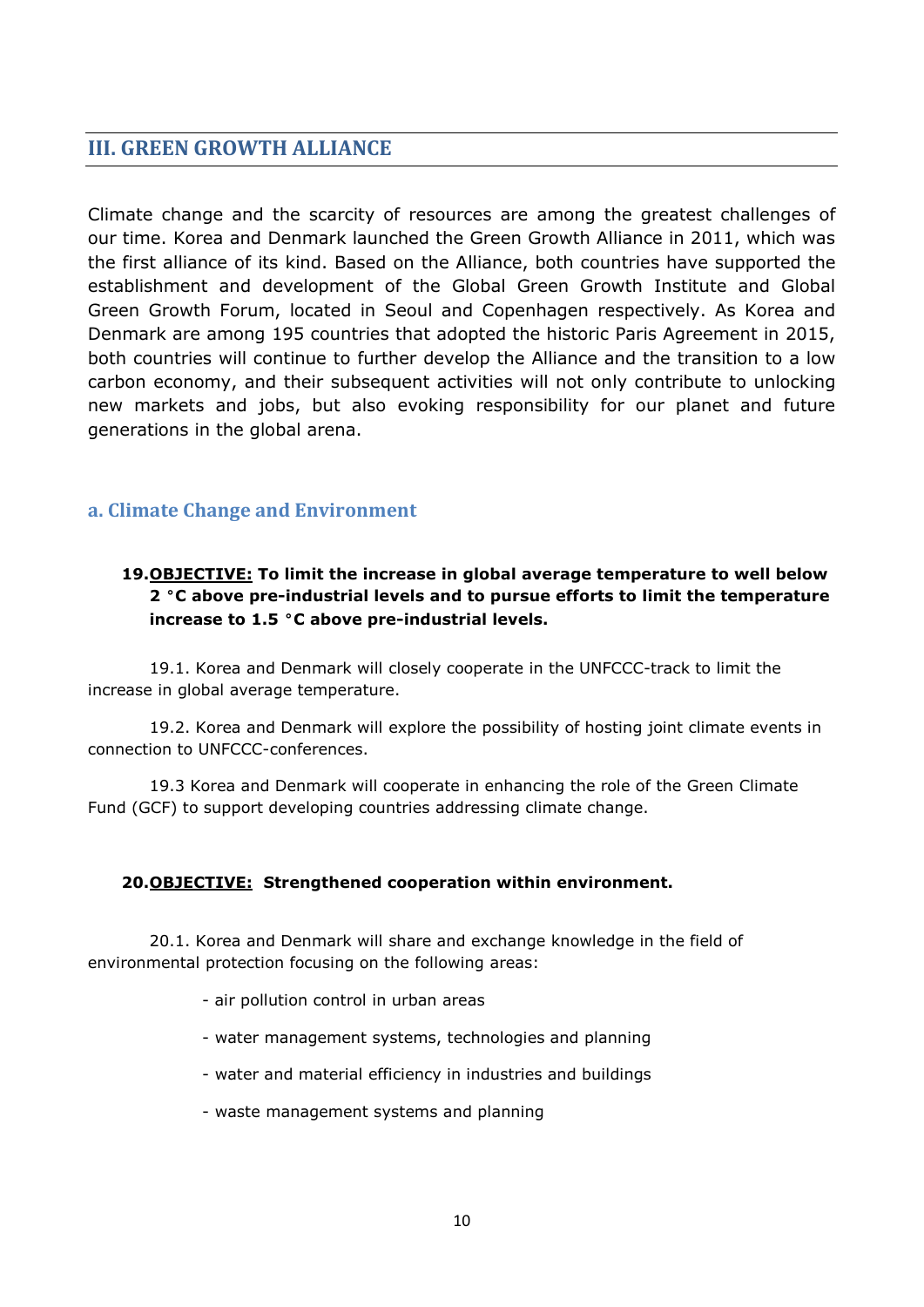- waste prevention, including green procurement, environmental management systems

# **b. Green Growth and Energy**

### **21.OBJECTIVE: Strengthened cooperation within green growth and renewable energy.**

21.1. Korea and Denmark will hold annual meetings in the Green Growth Alliance with representation at the ministerial level from Korea and Denmark.

21.2. A high-level Korean official will participate in the Global Green Growth Forum (3GF), possibly with a business delegation and participants from Korean academia.

21.3. A high-level Danish official will participate in GGGI-Summits.

21.4. Korea and Denmark will establish partnerships within green growth and renewable energy between relevant stakeholders.

21.5. Korea and Denmark intend to work together to further develop Mission Innovation in a way that fulfills the objective of reducing the cost of clean energy, while providing maximum benefit to both countries.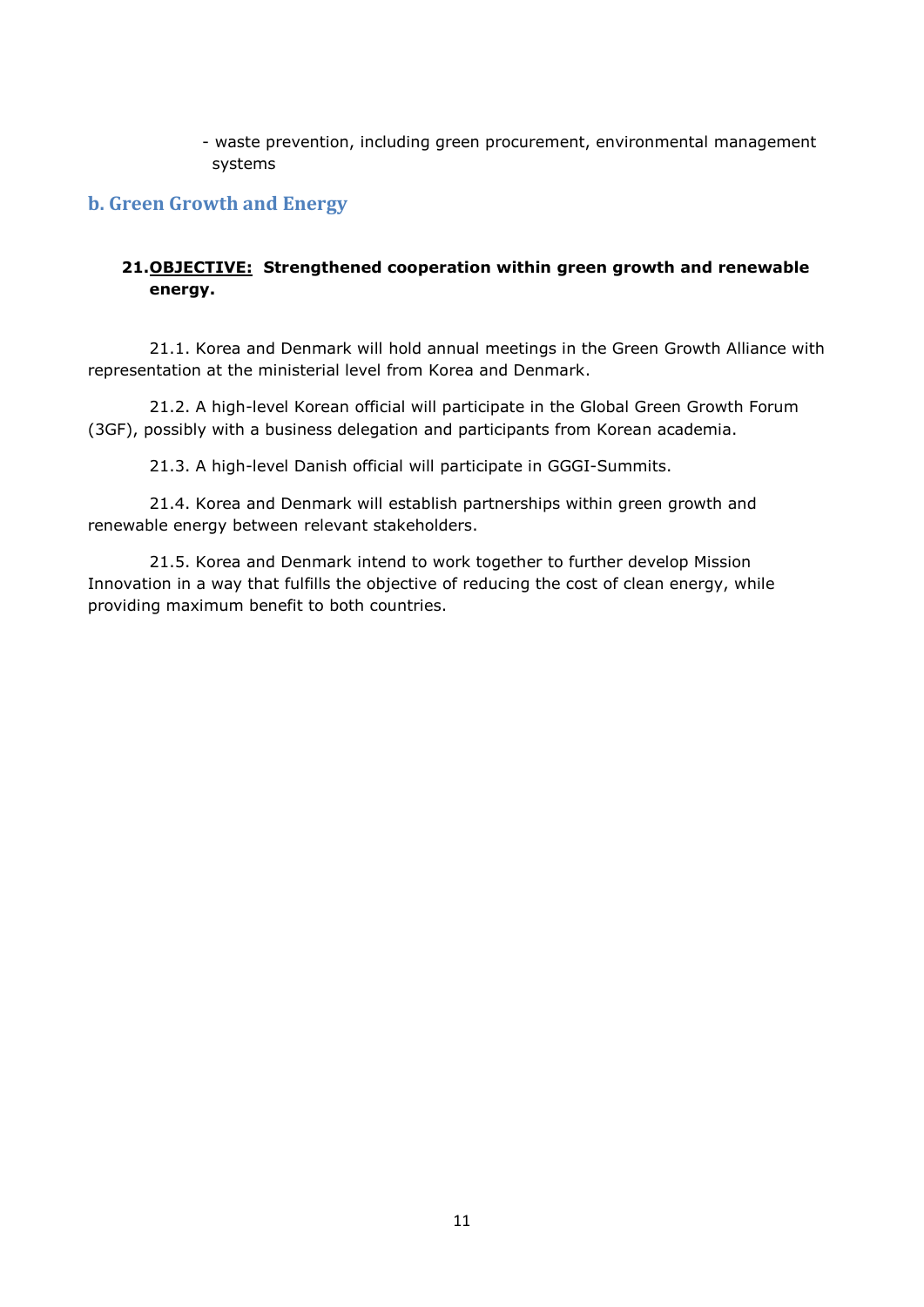# **IV. SOCIAL AND CULTURAL COOPERATION**

Working together, Korea and Denmark will strengthen the internationalisation of the cultural lives of both countries. The two countries will seek to develop and renew their arts and culture while at the same time further cultural export and intercultural dialogue. By continuously sharing knowledge, the two countries will aim to formulate institutions and artists and the best preconditions to further develop people to people contact and cultural cooperation between Korea and Denmark as well as close cooperation in the preparations for the 2018 Winter Olympics in Pyeongchang and for the 2019 Korean-Danish 60<sup>th</sup> anniversary year of diplomatic relations.

### **22.OBJECTIVE: Strengthened cultural cooperation including establishment of strong and lasting professional networks and partnerships.**

22.1. Korea and Denmark will promote cultural exchange cooperation to commemorate the 2019 Korea-Denmark 60<sup>th</sup> anniversary year of diplomatic relations.

22.2. Korea and Denmark will share knowledge within cultural heritage.

#### **23.OBJECTIVE: Increased cooperation within the lifestyle sector.**

23.1. Korea and Denmark will organize promotional events in relation to design and lifestyle products in cooperation with relevant stakeholders, including department stores.

23.2. Korea and Denmark will enhance networking and partnerships within fashion and design through seminars etc.

#### **24.OBJECTIVE: Increased cooperation within sports.**

24.1. Korea and Denmark will promote activities related to the 2018 Winter Olympics.

#### **25.OBJECTIVE: Increased people-to-people contact.**

25.1. Korea and Denmark will encourage joint social media campaigns, for example on subjects related to lifestyle, cooking or sports.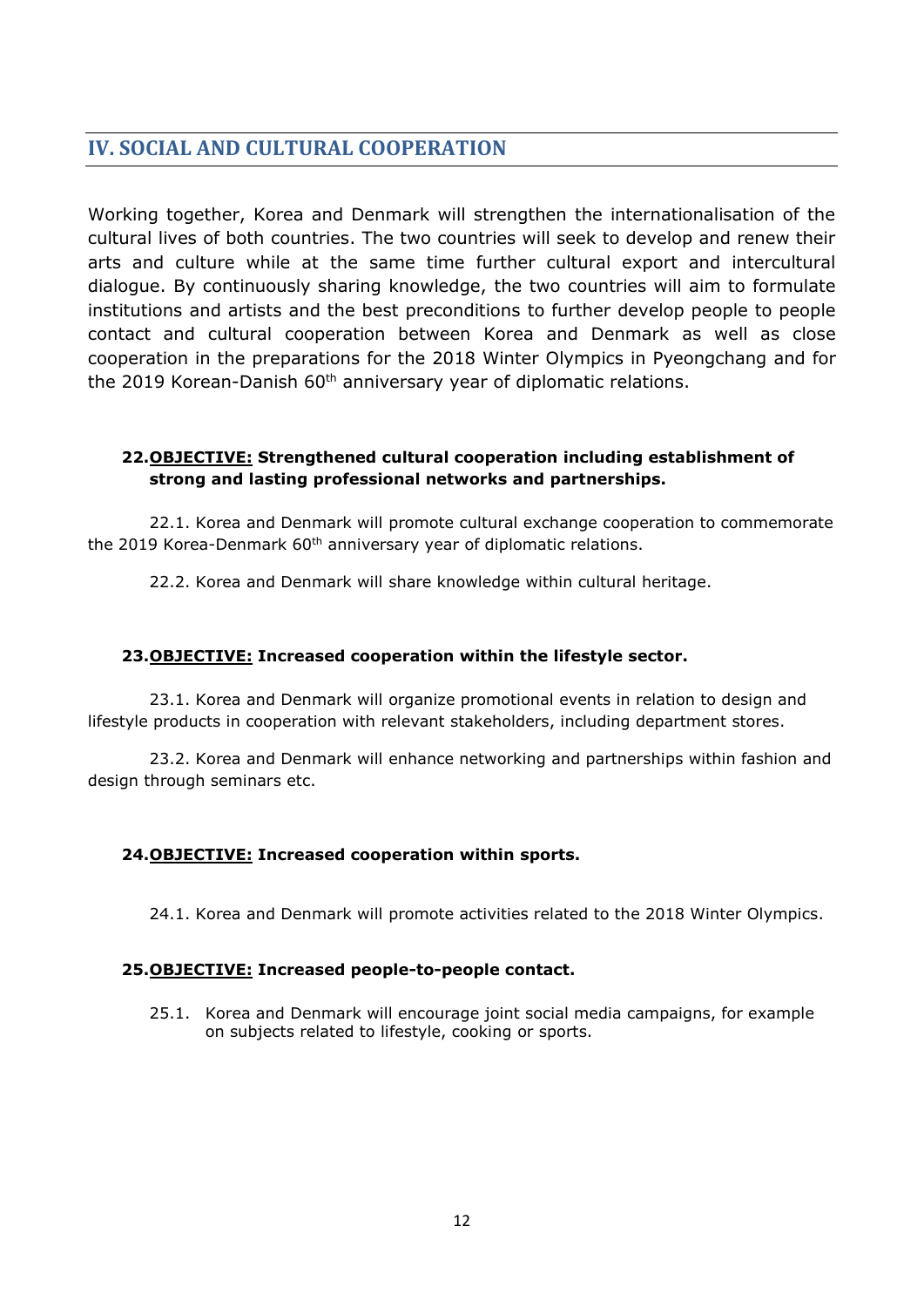# **V. INTERNATIONAL COOPERATION**

With regard to multilateral mechanisms, Korea and Denmark have maintained a strong partnership particularly in the United Nations, ASEM, EU and others, and noting the potential of the Arctic region, both countries held the Ministerial-level consultation in 2015. With a shared view on well-functioning, just and ruled-based multilateral systems for global peace and security, Korea and Denmark will continue and develop a multilateral partnership by supporting various multilateral systems. In addition, since Korea has become an active donor in development assistance and Denmark maintains a long tradition in development cooperation policy, both countries will share experiences and explore new approaches to development cooperation in the 2030 Agenda for Sustainable Development and strengthen normative cooperation within the United Nations, the Global Partnership on Effective Development Cooperation and the Organization for Economic Cooperation and Development.

# **a. Multilateral Partnership**

### **26.OBJECTIVE: Continued cooperation in promoting and protecting human rights.**

26.1. Korea and Denmark will continue to work together to strengthening the universality of human rights, including the human rights issues in North Korea, through the United Nations.

26.2. Korea and Denmark will share knowledge through active participation in human rights related events in the respective countries.

26.3. Korea and Denmark will facilitate further cooperation between National Human Rights Institutions in Korea and Denmark.

# **27.OBJECTIVE: Increased cooperation within the International Maritime Organization (IMO)**

27.1. Korea and Denmark will continue joint efforts to support IMO as the central international organization for shipping industry regulations and strengthen bilateral cooperation.

27.2. Korea and Denmark will continue joint efforts to promote quality shipping on fair and equal terms, effective regulation, reduction of administrative burdens and streamlining of IMO.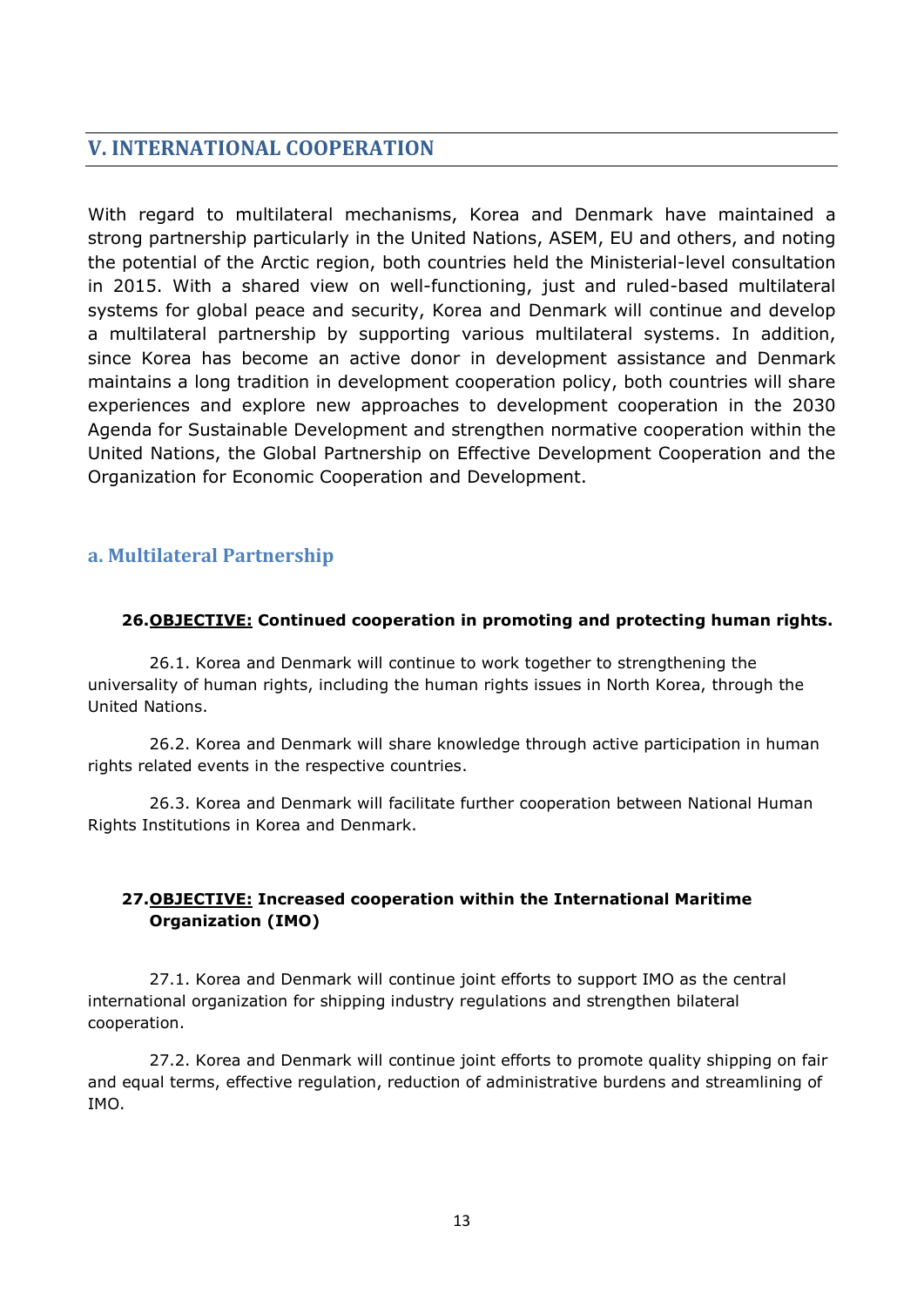# **b. Arctic Partnership**

#### **28.OBJECTIVE: Increased knowledge sharing on Arctic affairs.**

28.1. Korea and Denmark will hold biennial senior officials' consultations including consultations between Arctic Ambassadors.

28.2. Korea and Denmark will promote and facilitate Arctic research cooperation.

# **c. Development Cooperation Policy Partnership**

#### **29.OBJECTIVE: Strengthened development cooperation.**

29.1. Korea and Denmark will continue to work together on normative development cooperation within the UN system to achieve the Sustainable Development Goals.

29.2. Korea and Denmark will continue to share knowledge through participation in conferences, seminars, workshops, and other events dealing with issues related to development cooperation including within the Global Partnership for Effective Development Cooperation (GPEDC) and the OECD.